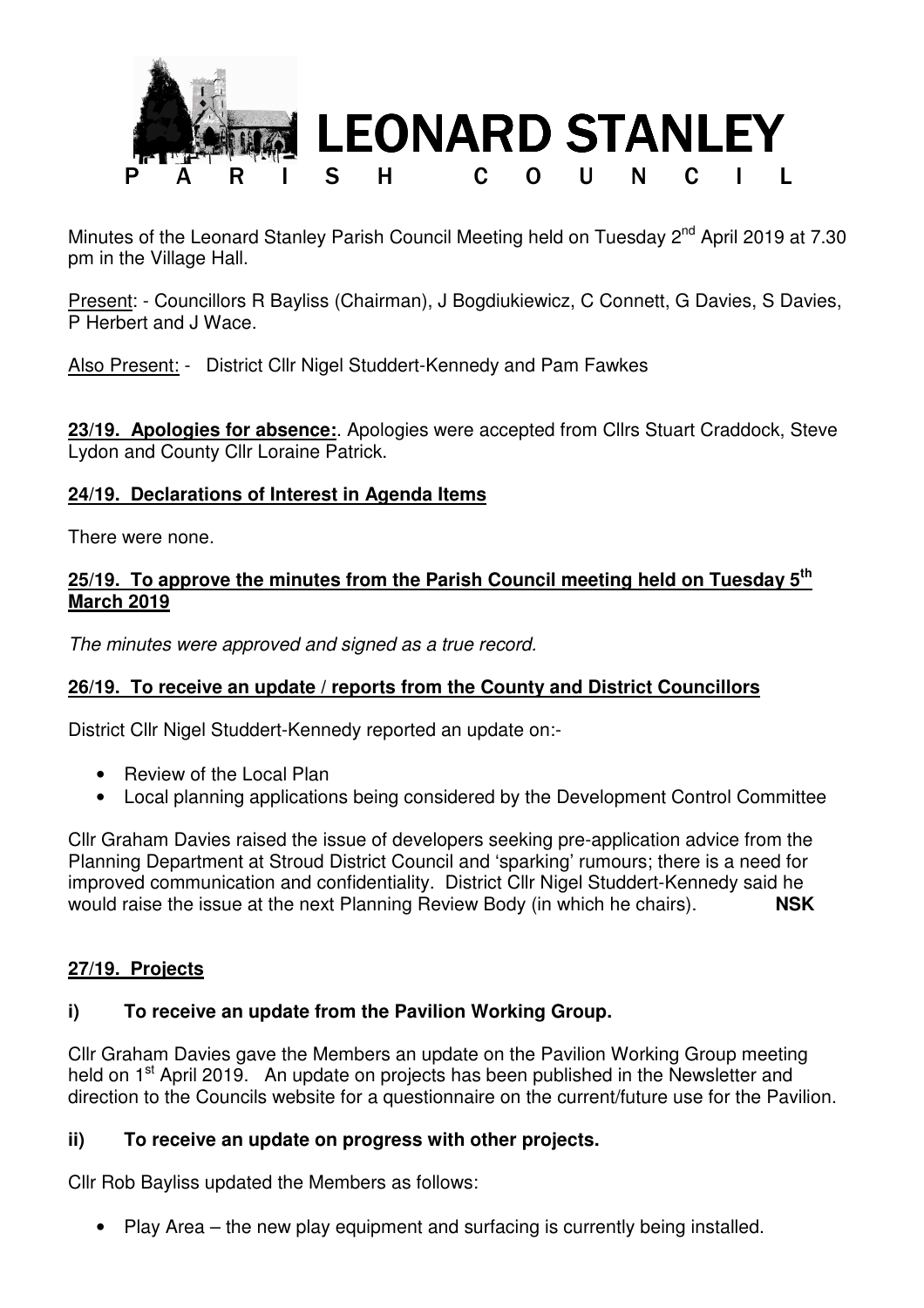- Fencing, Bath Road final bit to be completed soon.
- Village Hall A meeting will be arranged when the Village Hall Management Committee are ready to proceed.

# **28/19. Highways - To receive an update on Highway Issues**

Outside the Village Hall – this area will continue to be subject to temporary repairs until the development at Saxon Gate has been completed – then it will be properly patched (requires a road closure).

One pothole outside the school has been repaired, further potholes reported did not meet the criteria so will be monitored. A Section 81 has been raised to the utility company for repairs to the sunken iron works in Bath Road.

### **29/19. Financial Issues**

### **i) To authorise payments in accordance with the RFO Report**

| <b>Description</b>         | <b>Total Paid Out</b> |
|----------------------------|-----------------------|
| Administration             | £ 2007.87             |
| Grants                     | £ 1350.00             |
| <b>Playing Fields</b>      | £ $20.00$             |
| <b>Village Maintenance</b> | £ 174.00              |
| S.106 Projects             | £35,953.20            |
| <b>Total Payments</b>      | £39,505.07            |

Summary of expenditure for April 2019:-

The Council has the power to spend under the 'General Power of Competence.'

The Council approved the accounts for payment*.* 

# **30/19. Planning**

### **i) To consider plans received**

S.19/0629/OUT LAND AT BATH ROAD (by the Scout hall). Outline application for the erection of 6 dwellings.

The Council agreed to object to this application. The Members agreed that the Clerk draft the response.

(See Appendix One for a copy of the Councils response).

### **ii) To receive a progress report from the Clerk on applications already responded to:-**

| S.19/0006/HHOLD 16 and 17 BRIMLEY<br>Proposed new access drive and parking areas.                                       | Pending.   |
|-------------------------------------------------------------------------------------------------------------------------|------------|
| S.18/2525/HHOLD OAKLEA, Marsh Road<br>(Revised Plans)<br>Erection of a detached double garage with storage space above. | Permitted. |

S.19/0362/HHOLD 11 BROCKLEY ROAD **Pending.** Single storey rear extension